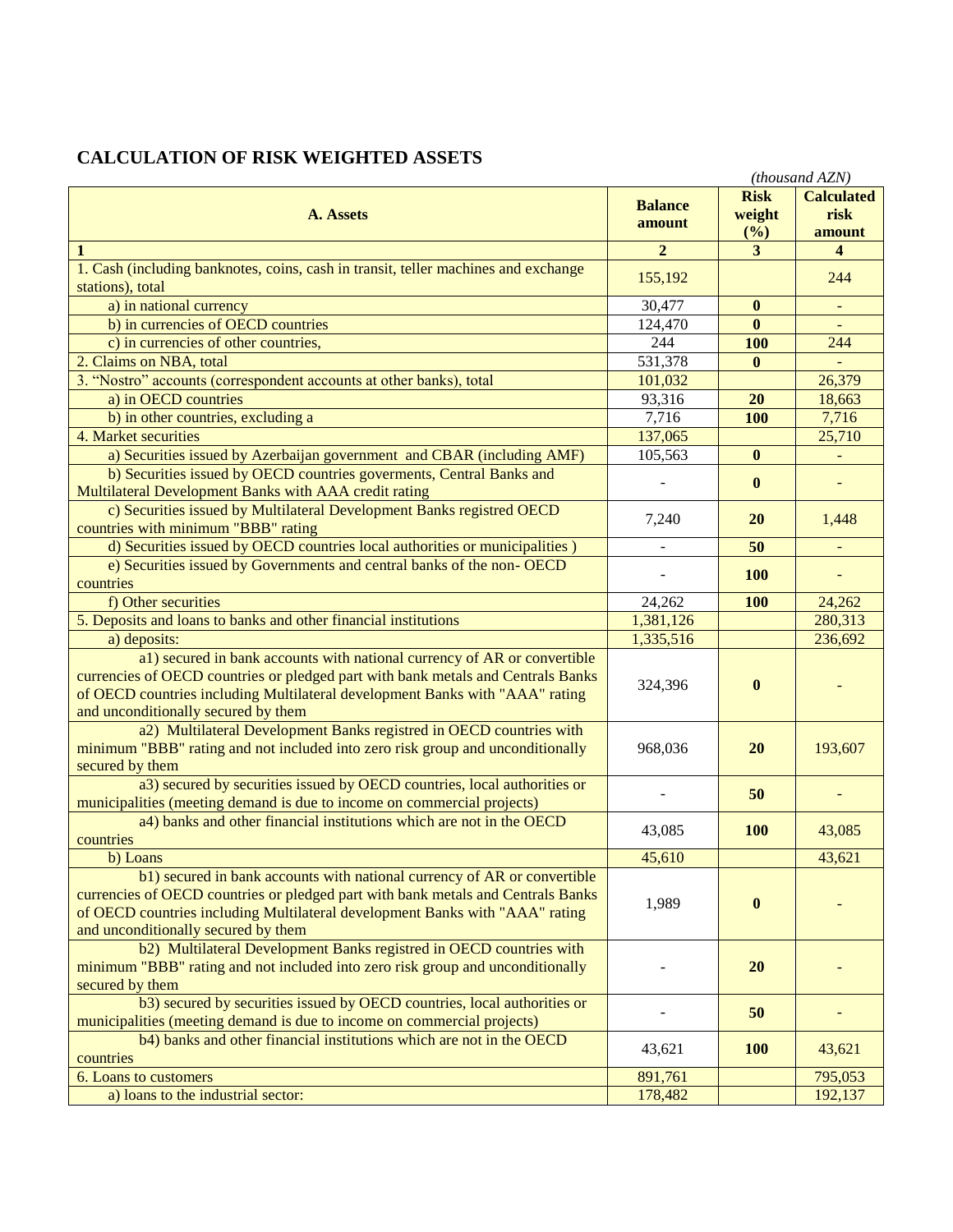| a1) secured in bank accounts with national currency of AR or convertible<br>currencies of OECD countries or pledged part with bank metals and Multilateral<br>development Banks with "AAA" rating and unconditionally secured by them                     | 150     | $\mathbf{0}$     |         |
|-----------------------------------------------------------------------------------------------------------------------------------------------------------------------------------------------------------------------------------------------------------|---------|------------------|---------|
| a2) Pledged part with secutities of Government of AR, Central Bank,<br>OECD governments, central banks, Multilateral Development Banks which are not<br>in $0$ (zero) risk group with minimum "BBB" credit rating or unconditionally<br>guranteed by them |         | 20               |         |
| a3) secured by securities issued by OECD countries, local authorities or<br>municipalities (meeting demand is due to income on commercial projects)                                                                                                       |         | 50               |         |
| a4) in other cases                                                                                                                                                                                                                                        | 178,332 | $\mathbf{X}$     | 192,137 |
| a4_1) local currency                                                                                                                                                                                                                                      | 40,288  | <b>100</b>       | 40,288  |
| a4_2) OECD countries' freely convertible currencies                                                                                                                                                                                                       | 138,044 | 110              | 151,849 |
| a4_3) currency of non-OECD countries                                                                                                                                                                                                                      |         | 110              |         |
| b) loans for agriculture:                                                                                                                                                                                                                                 | 76,540  |                  | 66,236  |
| b1) secured in bank accounts with national currency of AR or convertible<br>currencies of OECD countries or pledged part with bank metals and Multilateral<br>development Banks with "AAA" rating and unconditionally secured by them                     | 10,454  | $\bf{0}$         |         |
| b2) Pledged part with secutities of Government of AR, Central Bank,<br>OECD governments, central banks, Multilateral Development Banks which are not<br>in $0$ (zero) risk group with minimum "BBB" credit rating or unconditionally<br>guranteed by them |         | 20               |         |
| b3) secured by securities issued by OECD countries, local authorities or<br>municipalities (meeting demand is due to income on commercial projects)                                                                                                       |         | 50               |         |
| b4) other cases                                                                                                                                                                                                                                           | 66,086  | $\mathbf{X}$     | 66,236  |
| b4_1) local currency                                                                                                                                                                                                                                      | 64,592  | <b>100</b>       | 64,592  |
| b4_2) OECD countries' freely convertible currencies                                                                                                                                                                                                       | 1,494   | 110              | 1,643   |
| b4_3) currency of non-OECD countries                                                                                                                                                                                                                      |         | 110              |         |
| c) Loans to construction sector:                                                                                                                                                                                                                          | 68,197  |                  | 70,281  |
|                                                                                                                                                                                                                                                           |         |                  |         |
| c1) secured in bank accounts with national currency of AR or convertible<br>currencies of OECD countries or pledged part with bank metals and Multilateral<br>development Banks with "AAA" rating and unconditionally secured by them                     |         | $\bf{0}$         |         |
| c2) Pledged part with secutities of Government of AR, Central Bank,<br>OECD governments, central banks, Multilateral Development Banks which are not<br>in $0$ (zero) risk group with minimum "BBB" credit rating or unconditionally<br>guranteed by them |         | 20               |         |
| c3) secured by securities issued by OECD countries, local authorities or<br>municipalities (meeting demand is due to income on commercial projects)                                                                                                       |         | 50               |         |
| $\overline{c4)}$ other cases                                                                                                                                                                                                                              | 68,197  | $\mathbf{X}$     | 70,281  |
| c4_1) Milli valyuta                                                                                                                                                                                                                                       | 47,357  | <b>100</b>       | 47,357  |
| c4 2) İƏİT ölkələrinin sərbəst dönərli valyutası                                                                                                                                                                                                          | 20,840  | 110              | 22,924  |
| c4 3) İƏİT ölkələrinə aid olmayan ölkələrin valyutası                                                                                                                                                                                                     |         | 110              |         |
| d) Loans to the transport and communication sectors:                                                                                                                                                                                                      | 15,383  |                  | 16,067  |
| d1) secured in bank accounts with national currency of AR or convertible<br>currencies of OECD countries or pledged part with bank metals and Multilateral<br>development Banks with "AAA" rating and unconditionally secured by them                     | 312     | $\boldsymbol{0}$ |         |
| d2) Pledged part with secutities of Government of AR, Central Bank,<br>OECD governments, central banks, Multilateral Development Banks which are not<br>in $0$ (zero) risk group with minimum "BBB" credit rating or unconditionally<br>guranteed by them |         | 20               |         |
| d3) secured by securities issued by OECD countries, local authorities or<br>municipalities (meeting demand is due to income on commercial projects)                                                                                                       |         | 50               |         |
| d4) other cases                                                                                                                                                                                                                                           | 15,071  | $\mathbf{X}$     | 16,067  |
| $d4_1)$ local currency                                                                                                                                                                                                                                    | 5,113   | <b>100</b>       | 5,113   |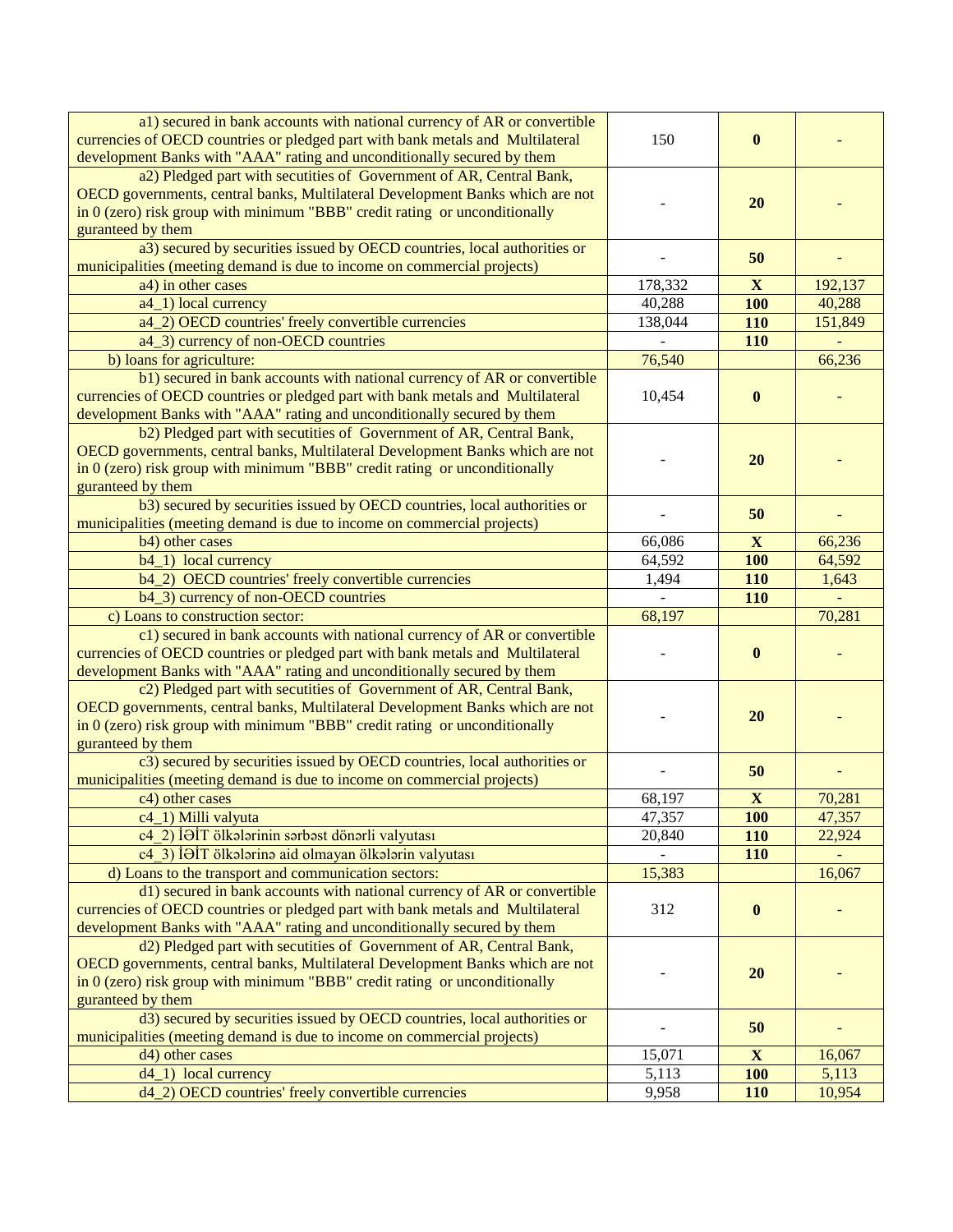| d4_3) currency of non-OECD countries                                                                                                                                                                                                                      |                          | 110          |          |
|-----------------------------------------------------------------------------------------------------------------------------------------------------------------------------------------------------------------------------------------------------------|--------------------------|--------------|----------|
| e) Loans trade and service sectors :                                                                                                                                                                                                                      | 402,475                  |              | 286,797  |
| e1) secured in bank accounts with national currency of AR or convertible<br>currencies of OECD countries or pledged part with bank metals and Multilateral<br>development Banks with "AAA" rating and unconditionally secured by them                     | 122,969                  | $\bf{0}$     |          |
| e2) Pledged part with secutities of Government of AR, Central Bank,<br>OECD governments, central banks, Multilateral Development Banks which are not<br>in $0$ (zero) risk group with minimum "BBB" credit rating or unconditionally<br>guranteed by them |                          | <b>20</b>    |          |
| e3) secured by securities issued by OECD countries, local authorities or<br>municipalities (meeting demand is due to income on commercial projects)                                                                                                       |                          | 50           |          |
| e4) other cases                                                                                                                                                                                                                                           | 279,506                  | $\mathbf{X}$ | 286,797  |
| e4_1) local currency                                                                                                                                                                                                                                      | 206,595                  | <b>100</b>   | 206,595  |
| e4_2) OECD countries' freely convertible currencies                                                                                                                                                                                                       | 72,911                   | 110          | 80,202   |
| e4_3) currency of non-OECD countries                                                                                                                                                                                                                      |                          | 110          |          |
| f) loans to individuals for personal purposes                                                                                                                                                                                                             | 144,338                  |              | 157,190  |
| f1) secured in bank accounts with national currency of AR or convertible<br>currencies of OECD countries or pledged part with bank metals and Multilateral<br>development Banks with "AAA" rating and unconditionally secured by them                     | 3,498                    | $\bf{0}$     |          |
| f2) Pledged part with secutities of Government of AR, Central Bank,<br>OECD governments, central banks, Multilateral Development Banks which are not<br>in $0$ (zero) risk group with minimum "BBB" credit rating or unconditionally<br>guranteed by them |                          | <b>20</b>    |          |
| f3) Mortgage loans (ADF funds or other sources to the same conditions)<br>and securities issued by OECD countries, local authorities or by the municipal<br>authorities (a revenue demand is for commercial projects)                                     | 7,833                    | 50           | 3,916    |
| f4) unsecured consumer loans                                                                                                                                                                                                                              | 62,984                   | $\mathbf{X}$ | 69,438   |
| f4_1) local currency                                                                                                                                                                                                                                      | 30,709                   | <b>100</b>   | 30,709   |
| f4_2) OECD countries' freely convertible currencies                                                                                                                                                                                                       | 32,274                   | 120          | 38,729   |
| f4_3) currency of non-OECD countries                                                                                                                                                                                                                      |                          | 120          |          |
| f5) other consumer loans                                                                                                                                                                                                                                  | 70,023                   | $\mathbf X$  | 83,835   |
| $f5_1$ ) local currency                                                                                                                                                                                                                                   | 967                      | <b>100</b>   | 967      |
| f5_2) OECD countries' freely convertible currencies                                                                                                                                                                                                       | 69,056                   | 120          | 82,868   |
| f5_3) currency of non-OECD countries                                                                                                                                                                                                                      |                          | 120          |          |
| g) Loans to other sectors                                                                                                                                                                                                                                 | 6,347                    |              | 6,347    |
| g1) secured in bank accounts with national currency of AR or convertible<br>currencies of OECD countries or pledged part with bank metals and Multilateral<br>development Banks with "AAA" rating and unconditionally secured by them                     |                          | $\bf{0}$     |          |
| g2) Pledged part with secutities of Government of AR, Central Bank,<br>OECD governments, central banks, Multilateral Development Banks which are not<br>in $0$ (zero) risk group with minimum "BBB" credit rating or unconditionally<br>guranteed by them |                          | <b>20</b>    |          |
| g3) secured by securities issued by OECD countries, local authorities or<br>municipalities (meeting demand is due to income on commercial projects)                                                                                                       |                          | 50           |          |
| g4) other cases                                                                                                                                                                                                                                           | 6,347                    | $\mathbf{X}$ | 6,347    |
| g4_1) local currency                                                                                                                                                                                                                                      | 6,347                    | <b>100</b>   | 6,347    |
| g4_2) OECD countries' freely convertible currencies                                                                                                                                                                                                       | $\blacksquare$           | <b>110</b>   | $\equiv$ |
| g4_3) currency of non-OECD countries                                                                                                                                                                                                                      | $\overline{\phantom{a}}$ | <b>110</b>   | L,       |
| 7. Fixed assets not used in bank operations (minus depreciation)                                                                                                                                                                                          | 17,505                   | <b>100</b>   | 17,505   |
| 8. Equity investments to unconsolidated subsidiary Banks and other in companies                                                                                                                                                                           | 148,987                  | $\bf{0}$     |          |
| 9. All other assests                                                                                                                                                                                                                                      | 74,815                   |              | 53,514   |
| a) secured in bank accounts with national currency of AR or convertible<br>currencies of OECD countries or pledged part with bank metals and Multilateral<br>development Banks with "AAA" rating and unconditionally secured by them                      | 21,301                   | $\bf{0}$     |          |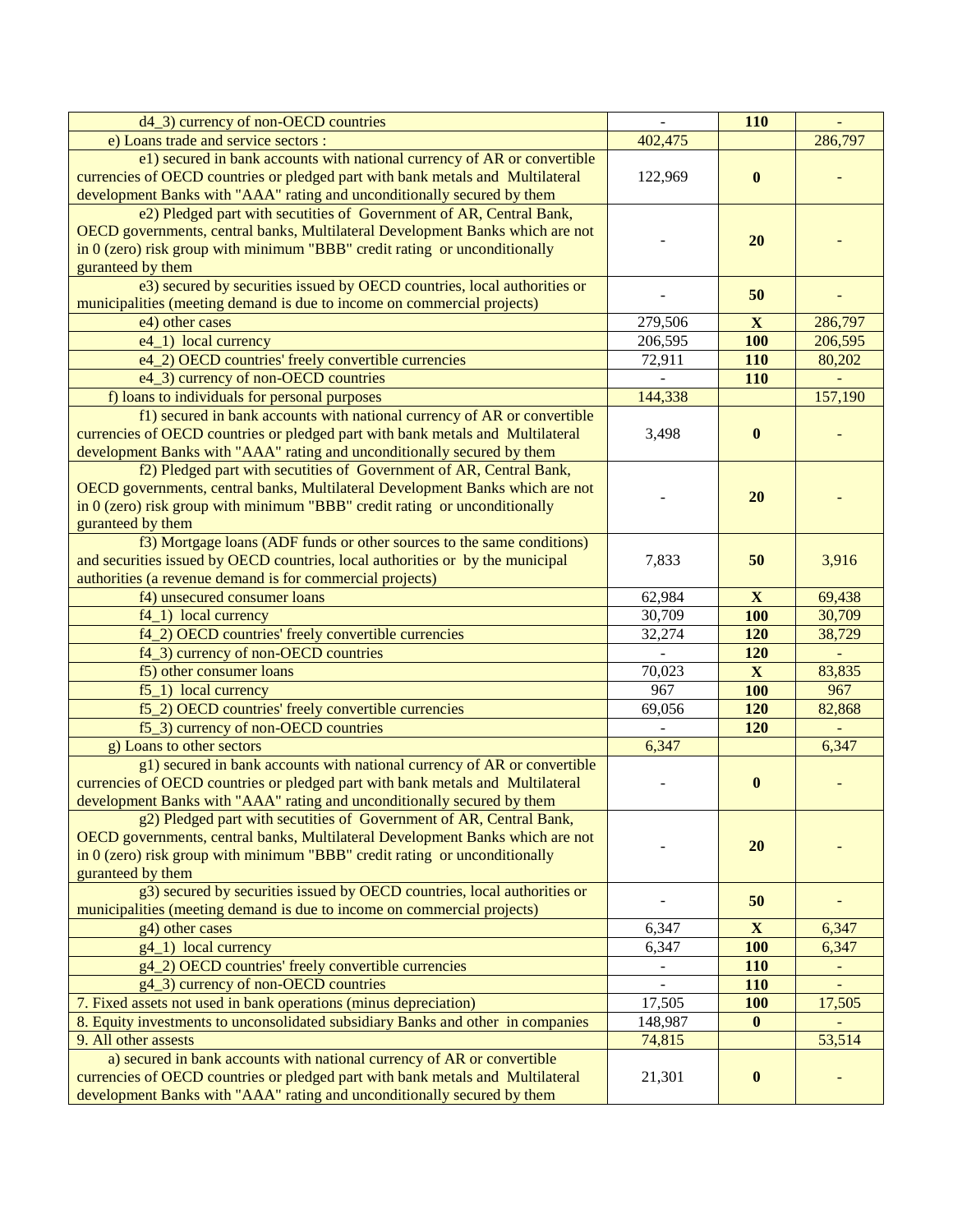| b) Pledged part with secutities of Government of AR, Central Bank, OECD<br>governments, central banks, Multilateral Development Banks which are not in 0<br>(zero) risk group with minimum "BBB" credit rating or unconditionally guranteed<br>by them |           | 20         |           |
|--------------------------------------------------------------------------------------------------------------------------------------------------------------------------------------------------------------------------------------------------------|-----------|------------|-----------|
| c) secured by securities issued by OECD countries, local authorities or<br>municipalities (meeting demand is due to income on commercial projects)                                                                                                     |           | 50         |           |
| d) other cases                                                                                                                                                                                                                                         | 53,514    | <b>100</b> | 53.514    |
| 10. (minus) Allowance for possible losses                                                                                                                                                                                                              | 97,847    |            |           |
| 11. Intangible assests                                                                                                                                                                                                                                 | 14,123    |            |           |
| 12. Total balance assets                                                                                                                                                                                                                               | 3,355,135 |            |           |
| 13. The total amount of risk-weighted assets                                                                                                                                                                                                           |           |            | 1,198,718 |